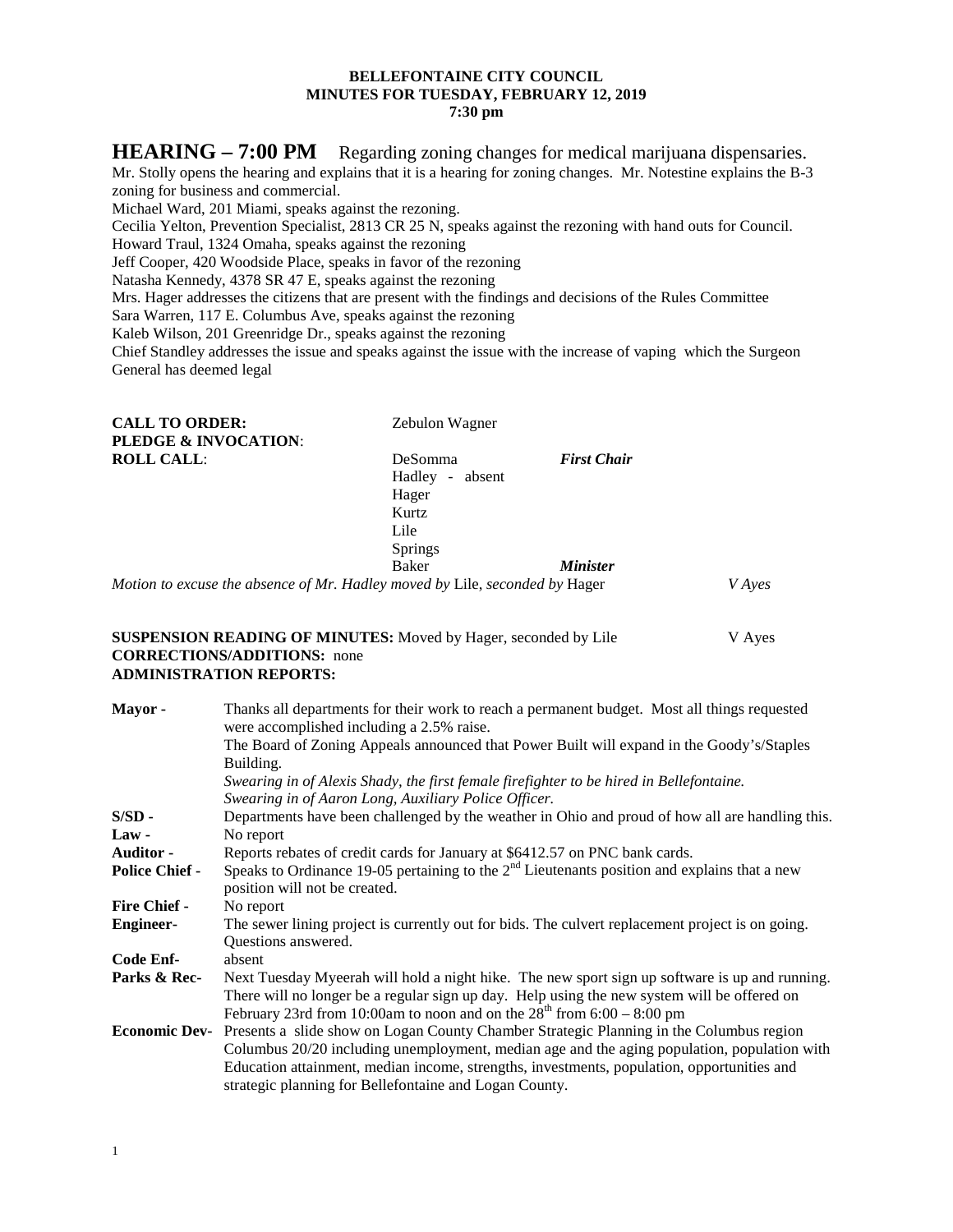# **REPORTS OF STANDING COMMITTEES:**

| <b>Rules -</b>     | Had handed out information on the adverse effects of marijuana.                       |
|--------------------|---------------------------------------------------------------------------------------|
| <b>Finance -</b>   | Explained ordinances on the agenda                                                    |
| <b>Utilities -</b> | No report                                                                             |
| Safety -           | No report                                                                             |
| <b>Streets</b> -   | No report                                                                             |
|                    | Sidewalks, Curbs & Parks – Handed out and reviewed the park board minutes for January |
| Audit $-$          | No report                                                                             |
|                    |                                                                                       |

**COMMUNICATIONS FROM CITIZENS:** Captain Louisa White, United States Army Recruiting Officer, here to offer support to the city.

### **INTRODUCTION OF ORDINANCES:**

#### **1. ORDINANCES FOR 1ST READING**

19-04 A. AN ORDINANCE AMENDING THE ESTABLISHED PAY SCALE FOR CERTAIN HOURLY EMPLOYEES OF THE CITY OF BELLEFONTAINE AND DECLARING AN EMERGENCY IN THE CITY OF BELLEFONTAINE, OHIO. (2019 SUPERVISORY WAGE ORDINANCE)

**FINANCE** 3RR- Moved by Baker, seconded by Springs V Ayes Passage-Adoption-

19-05 B. AN ORDINANCE AUTHORIZING THE CREATION OF A SECOND LIEUTENANT'S POSITION IN THE BELLEFONTAINE POLICE DEPARTMENT, AMENDING ORDINANCE NO. 97-45, AUTHORIZING THE SERVICE-SAFETY DIRECTOR TO PROCEED WITH THE TESTING FOR SAID POSITION AND DECLARING AN EMERGENCY IN THE CITY OF BELLEFONTAINE, OHIO. **FINANCE**

3RR- Moved by Baker, seconded by Springs V Ayes Passage Adoption-

R19-06 C. A RESOLUTION APPROVING THE BELLEFONTAINE COMMUNITY REINVESTMENT AREA PROJECT APPLICATION CASEY'S MARKETING COMPANY AND TO ENTER INTO A COMMUNITY REINVESTMENT AREA AGREEMENT WITH SAID APPLICANT AND DIRECTING THE HOUSING OFFICER AND CITY AUDITOR TO TAKE ALL NECESSARY ACTIONS TO EFFECTUATE THE TAX EXEMPTIONS GRANTED THEREIN. **FINANCE**

|       | Adoption- | Moved by Baker, seconded by Springs                                                                                                                                                                            | V Ayes         |
|-------|-----------|----------------------------------------------------------------------------------------------------------------------------------------------------------------------------------------------------------------|----------------|
| 19-07 | D.        | AN ORDINANCE MAKING PERMANENT APPROPRIATIONS FOR CURRENT EXPENSES<br>AND OTHER EXPENDITURES DURING THE FISCAL YEAR ENDING DECEMBER 31,<br>2019, AND DECLARING AN EMERGENCY IN THE CITY OF BELLEFONTAINE, OHIO. | <b>FINANCE</b> |
|       | $3RR-$    | Moved by Baker, seconded by Springs                                                                                                                                                                            | V Ayes         |

19-08 E. AN ORDINANCE AUTHORIZING THE SERVICE-SAFETY DIRECTOR TO SEEK PROPOSALS AND/OR ADVERTISE FOR BIDS AND ENTER INTO CONTRACT WITH THE SELECTED CONTRACTOR AND/OR BIDDERS FOR THE 2019 STREET PAINTING

Passage-Adoption-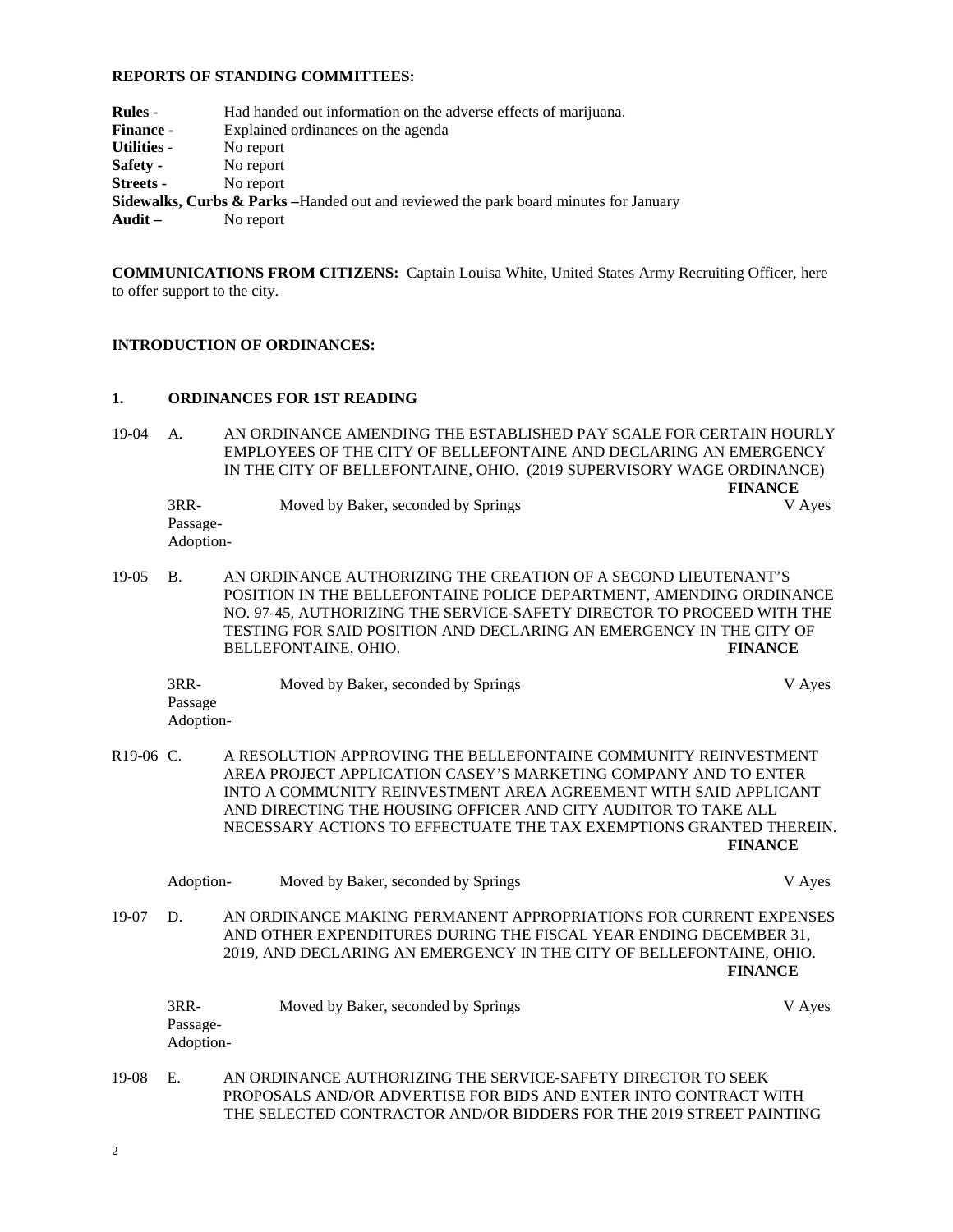| & STRIPING PROJECT AND DECLARING AN EMERGENCY IN THE CITY OF |                |
|--------------------------------------------------------------|----------------|
| BELLEFONTAINE, OHIO.                                         | <b>FINANCE</b> |

| $3RR-$                | Moved by Baker, seconded by Springs | V Ayes |
|-----------------------|-------------------------------------|--------|
| Passage-<br>Adoption- |                                     |        |
|                       |                                     |        |

19-09 F. AN ORDINANCE AUTHORIZING THE SERVICE-SAFETY DIRECTOR TO SEEK PROPOSALS AND/OR ADVERTISE FOR BIDS AND ENTER INTO CONTRACT WITH THE SELECTED CONTRACTORS AND/OR BIDDERS FOR THE 2019 STREET RESURFACING PROJECT AND DECLARING AN EMERGENCY IN THE CITY OF BELLEFONTAINE, OHIO. FINANCE OHIO. **FINANCE**

| 3RR-      | Moved by Baker, seconded by Springs | V Ayes |
|-----------|-------------------------------------|--------|
| Passage-  |                                     |        |
| Adoption- |                                     |        |

19-10 G. AN ORDINANCE AUTHORIZING THE SERVICE-SAFETY DIRECTOR TO SEEK PROPOSALS AND/OR ADVERTISE FOR BIDS AND ENTER INTO CONTRACT WITH THE SELECTED CONTRACTOR AND/OR BIDDERS FOR THE WEST STREET CURB AND SIDEWALKS PROJECT AND DECLARING AN EMERGENCY IN THE CITY OF BELLEFONTAINE, OHIO. **FINANCE**

| 3RR-      | Moved by Baker, seconded by Springs | V Ayes |
|-----------|-------------------------------------|--------|
| Passage-  |                                     |        |
| Adoption- |                                     |        |

19-11 H. AN ORDINANCE AUTHORIZING THE SERVICE-SAFETY DIRECTOR TO SEEK PROPOSALS AND/OR ADVERTISE FOR BIDS AND ENTER INTO CONTRACT WITH THE SELECTED CONTRACTOR AND/OR BIDDERS FOR THE W. SR 47 BUSINESS PARK IMPROVEMENTS PROJECT AND DECLARING AN EMERGENCY IN THE CITY OF BELLEFONTAINE, OHIO. **FINANCE**

| 3RR-      | Moved by Baker, seconded by Springs | V Ayes |
|-----------|-------------------------------------|--------|
| Passage-  |                                     |        |
| Adoption- |                                     |        |

19-12 I. AN ORDINANCE AUTHORIZING THE SERVICE-SAFETY DIRECTOR TO SEEK PROPOSALS AND/OR ADVERTISE FOR BIDS AND ENTER INTO CONTRACT WITH THE SELECTED CONTRACTOR AND/OR BIDDERS FOR THE TR 179 & TR 185 WATERLINE EXTENSION PROJECT AND DECLARING AN EMERGENCY IN THE CITY OF BELLEFONTAINE, OHIO. **FINANCE**

| 3RR-      | Moved by Baker, seconded by Springs | V Ayes |
|-----------|-------------------------------------|--------|
| Passage-  |                                     |        |
| Adoption- |                                     |        |

19-13 J. AN ORDINANCE AUTHORIZING THE SERVICE-SAFETY DIRECTOR TO ENTER INTO CONTRACT WITH CENTURY EQUIPMENT INC., OF HILLARD, OHIO FOR THE PURCHASE OF A TORO GROUNDMASTER MODEL 4000-D WIDE AREA MOWER THROUGH THE STATE OF OHIO CONTRACT PURCHASING PROGRAM AND DECLARING AN EMERGENCY IN THE CITY OF BELLEFONTAINE, OHIO. **FINANCE**

| 3RR-      | Moved by Baker, seconded by Springs | V Ayes |
|-----------|-------------------------------------|--------|
| Passage-  |                                     |        |
| Adoption- |                                     |        |

19-14 K. AN ORDINANCE AUTHORIZING THE SERVICE-SAFETY DIRECTOR TO ENTER INTO